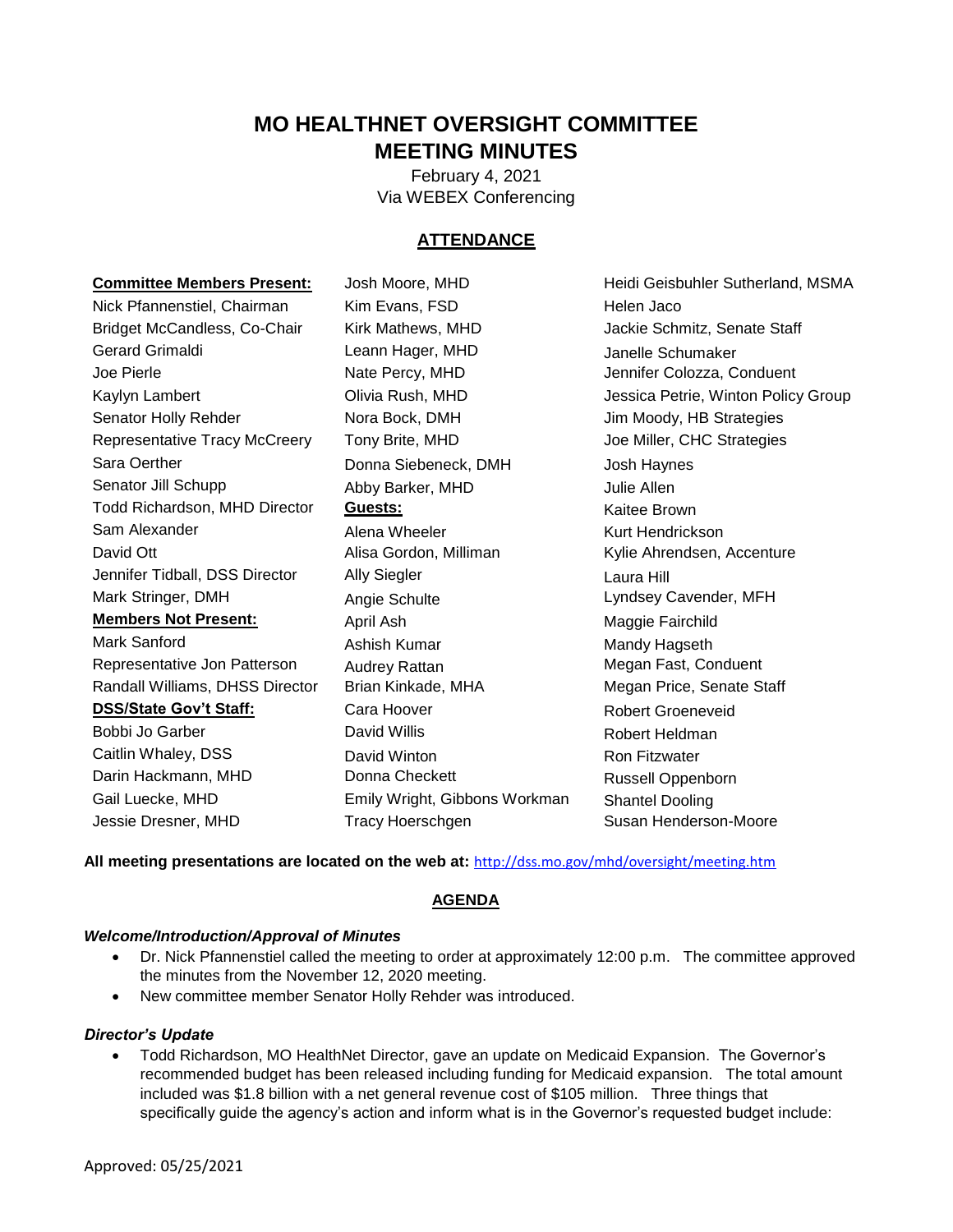(1) coverage for eligible individuals starts July 1; (2) the agency is directed to have a health benefit package in place that meets the benchmark or benchmark equivalent standards; and (3) submission of required state plan amendments to CMS by March 1.

In terms of how we have chosen to structure the implementation, we are calling this group the Adult Expansion Group (AEG). The benefit package will mirror the current state Medicaid plan and current services that are offered to adults. It will also include habilitation benefits to meet the benchmark requirement. The covered services delivered to this population will be through Managed Care with the same services carved out of managed care, which include some behavioral health services and pharmacy. These carved-out services will continue to be delivered in a fee-for-service environment. We realized not everyone that is eligible will be enrolled by July 1 but we do anticipate that approximately 275,000 will be enrolled by the end of FY22. This estimate was derived by looking at the experiences of other states such as Virginia and their recent expansion and enrollment process.

- o **Comment:** Representative McCreery said that Medicaid expansion was given its own line and not just integrated into other parts of the budget. She expressed her concern that this could easily be removed and asked if there was a backup plan if this were to happen.
- o **Comment:** Mr. Richardson said from a budgetary perspective, this involves not only the MO HealthNet Division (MHD), but also the Family Support Division (FSD) which handles eligibility and enrollment as well as Medicaid Audit and Compliance.. The Department will work with the General Assembly as the budget process moves forward.
- o **Comment:** Dr. Bridget McCandless stated that Virginia allowed people to begin enrollment prior to July and asked if MHD had a similar plan.
- o **Comment:** Mr. Richardson said it was unlikely that we could do this because there is significant systems work that needs to be done and FSD would not be ready to start the enrollment process prior to July 1.
- o **Comment:** Gerard Grimaldi asked for a definition of the "frail population" be sent out. He also asked if a PMPM was used to come up with the budget figure.
- o **Comment/Action Item:** The definition of the "frail population" has been sent to the committee as requested. In response to the budget question, Mr. Richardson advised it is still in draft form. It is anticipated that the rate will be refined by the end of February; however, it will not be finalized until sometime in May.
- Mr. Richardson next updated the committee on the current Missouri COVID-19 response effort and health data. *The complete presentation is available online.*

The state is currently down to 7000 cases a week and the positivity rate is down from 20% to 9.3%. Another significant drop is the hospitalization rate. Mr. Richardson said we are not out of the woods yet, but trending in the right direction.

- o **Comment**: Kaylyn Lambert had asked a question from the last meeting about how the funding was allocated at the beginning and how or if the different jurisdictions were tracking that.
- o **Action Item**: Mr. Richardson will check to see if the information is available yet and get to the committee by the middle of next week.

## *Chief Transformation Officer's Update*

 Kirk Mathews, MHD Chief Transformation Officer, presented an update on the Missouri Benefit Enrollment Transformation Project. *The complete presentation is available online.* 

Mr. Mathews advised the project is well into Phase II, which is the design and testing phase. Tight timeline but we are on schedule. The final review will be the week of February 8 and in line to submit for CMS review by March 1. The intention is to roll right into implementation and train staff and community partners on how to use the new application and to have this ready to go by July 1.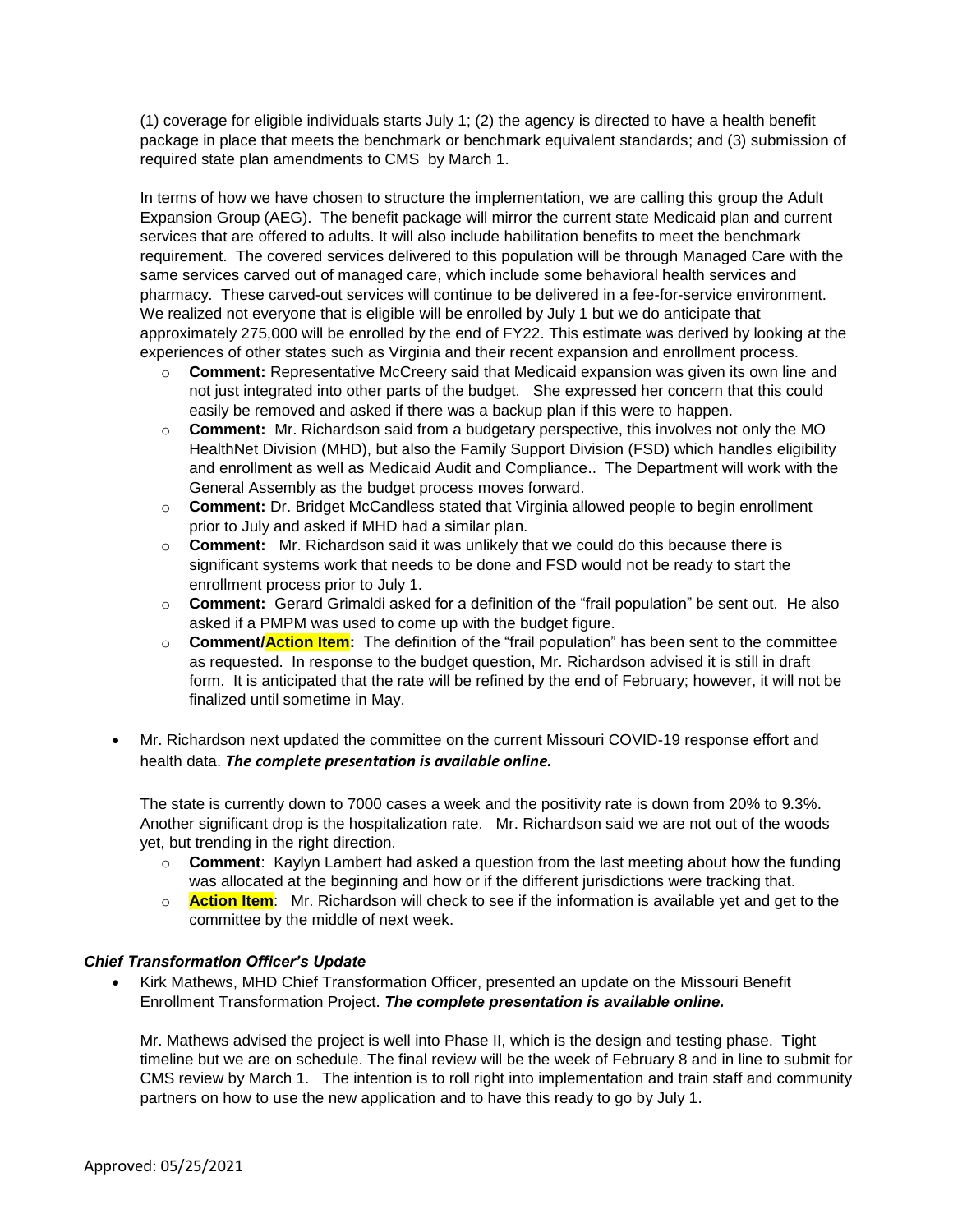- o **Comment:** Senator Schupp asked if the committee could get a copy of the application and how it would be distributed to applicants.
- **1. Action Item/Comment:** Mr. Mathews advised he would share the latest version of the application to the committee. Applicants will be able to enroll as they do today, which is primarily through the resource centers. We will also be engaging with our community partners, such as our FQHCs and legal aid.
- o **Comment:** Dr. Pfannenstiel asked if we will only use the new application after implementation or will there be a period where both the new and old will be used.
- o **Comment:** Mr. Mathews said there could be a period where the dual use of both processes will occur but the ultimate goal is to use just the one.

# *Chief Operating Officer's Update:*

- Jessie Dresner, MHD Chief Operating Officer, introduced the new Program Integrity Pharmacist, Olivia Rush. Ms. Rush graduated from UM-KC in 2018 and from there went to work for Conduent as a clinical pharmacist. She joined MHD in September of 2020. She said her main focus in this new position is to guide the Division's efforts through cost avoidance rather than just focusing on cost recovery. She also works with MMAC and Provider Education to make the program the best it can be.
- Ms. Dresner shared information on Long Acting Reversible Contraception (LARC), which was asked about at a previous meeting. *The complete presentation is available online.* 
	- o **Comment:** Dr. McCandless said that in the past, providers were frustrated that they had expensive devices and if the patient was a no show they could not use the device on another patient. She asked whether MHD had heard from providers if the change in policy to allow this made things easier regarding same day insertion when women came in.
	- o **Action Item:** Josh Moore, Pharmacy Director, said he would check with his staff and get an answer back to her.

## *IT Update*

- Darin Hackmann, Chief Information Officer, and Tisha McGowan, Project Management Manager, gave a presentation on the Business Intelligence Solution and Enterprise Data Warehouse (BIS-EDW). Ms. McGowan reported on the goals and gave a brief overview of the project. *The complete presentation is available online.*
- Mr. Hackmann also talked about the Pharmacy Point of Sale (POS), CyberAccess and SmartPA migration to the Cloud. *The complete presentation is available online.*

It was recognized long ago that our systems were outdated and in need of an upgrade. Moving the systems to the Cloud gives a much quicker and more secure way to upgrade the platform software, improves system performance, adds capacity as needed and improves disaster recovery capabilities. The migration was completed in December, 2020.

- o **Comment:** Senator Schupp asked if the system edits will allow electronic submission of prior authorization requests.
- o **Comment:**Mr. Hackmann responded that it does support electronic submission for most of our services; however, we do still have some types of service authorizations that are still in a more manual process which require submission of additional data such as needing information from a person's medical records. Our goal is to be able to convert all service authorization types into a more automated process at some point.
- o **Comment:** Senator Schupp asked if there was a timeline to get this done and what is the priority.
- o **Comment:**Mr. Hackmann said a procurement process was started to either upgrade the existing or replace the prior authorization system; however, we are in the early stages of the process and there is no timeline set. The committee will be updated as progress is made.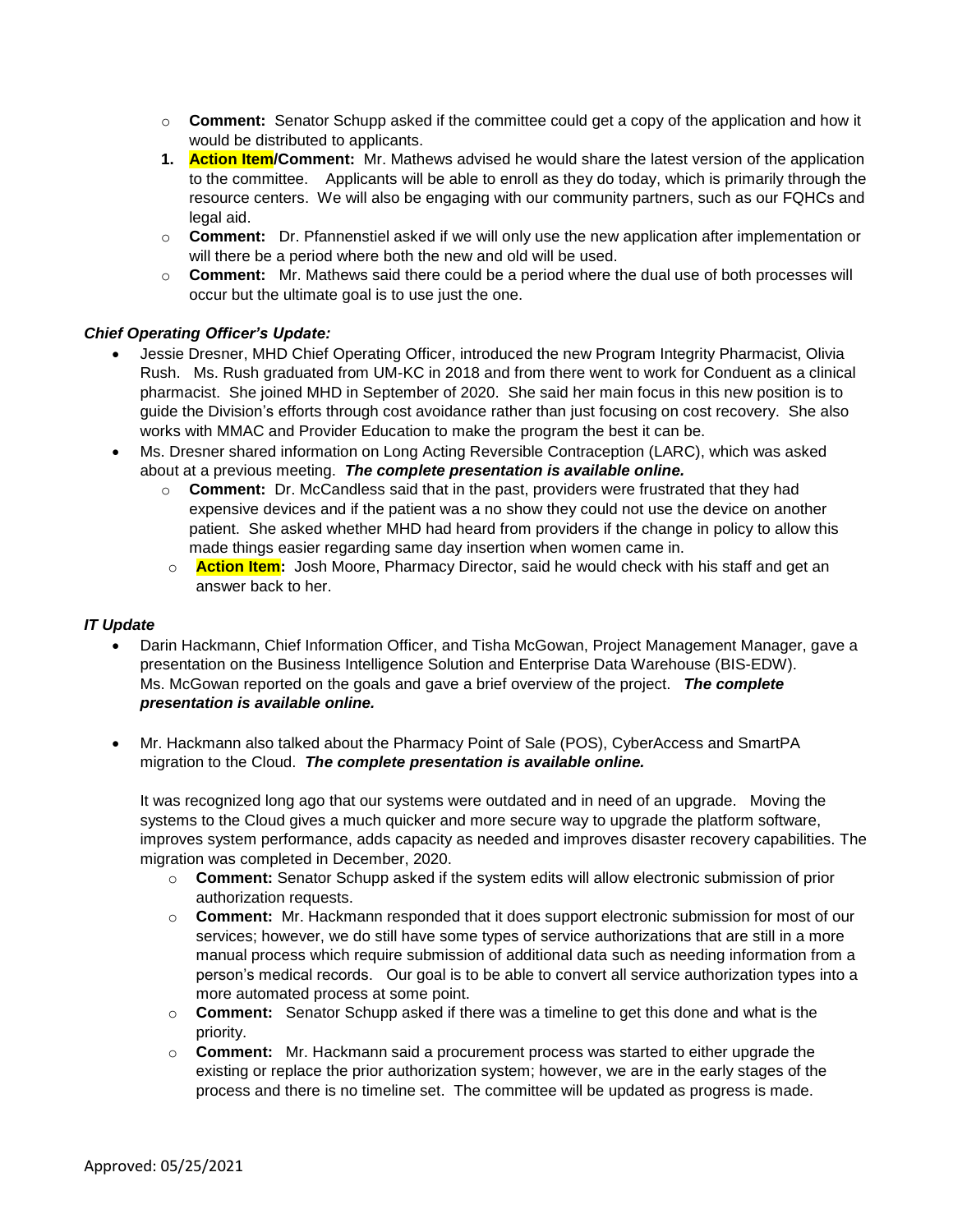#### *Managed Care Update*

- Rebecca Logan, Manager of the Managed Care Policy Contracts and Compliance unit, gave an update on the program for SFY22. The most significant update is the addition of the AEG that will be effective July 1. Also being added into the program are (1) coverage for former foster care youth from other states up to age 26; (2) CAR-T therapies, which is an immunotherapy used for cancer treatment; (3) psychosocial treatment for obesity, which provides integrated medical nutrition and behavioral health services to facilitate behavior changes to manage obesity and associated comorbidities; and (4) interoperability rule, which is a federal regulation that requires insurers, both commercial and the Medicaid and Medicare plans to develop application programming interfaces that are like an application for a phone or tablet and allows members and providers access and/or ability to download medical and billing records. Ms. Logan also gave an update on the RFP timeline for SFY23. *The complete presentation is available online.*
	- o **Comment:** Dr. Pfannenstiel asked if the RFP would be going out for at least 3 bids, as in the past.
	- o **Comment:** Ms. Logan concurred there would be 3 awardees. In addition, MHD will be awarding the specialty plan which will cover our foster care children to one of the three major awardees.
	- o **Comment:** Gerard Grimaldi ask if the foster care plan she just mentioned would be implemented sooner and if it was a separate group from the former foster youth group from other states. Ms. Logan confirmed is was a separate program from the later program he mentioned.
	- o **Comment:** Mr. Grimaldi asked if behavioral health for the foster care youth would be provided in the managed care realm.
	- o **Comment:** Ms. Logan said the plan was to include it in SFY23 plan. We are still working on what services will be carved back into the plan and what services will stay carved out.
	- o **Comment:** Mr. Grimaldi asked in the SFY23 rebid, if behavioral health would be provided under managed care for the new population under expansion.
	- o **Comment:** Ms. Logan reminded that the new population under expansion is an adult population and most of their behavioral health services are already carved in. Some of the CSTAR type services are already carved out and will remain that way even in SFY23.
	- o **Comment:** Representative McCreery asked if there were any additional services outside of the state plan with CMS that the managed care organizations would need to provide.
	- o **Comment:** Ms. Logan said that for the purposes of the rebid, the really significant addition is going to be the carve-in of the behavioral health services for children in foster care and in DYS custody.
	- o **Comment:** Dr. McCandless asked if there was any chance for public input or review of the RFP before it is released.
	- o **Comment:** Ms. Logan said to view the current contract you can go to <https://dss.mo.gov/business-processes/managed-care/>and can send any comments to [Ask.MHD@dss.mo.gov.](mailto:Ask.MHD@dss.mo.gov)
	- o **Comment:** Joe Pierle asked there would be anything to encourage addressing the social determinants that are impacting people with Medicaid.
	- o **Comment:** Ms. Logan said that MHD realizes this is an important topic and is working on policies and requirements around the social determinants of health.

#### *Pharmacy Director Update*

 Josh Moore, Pharmacy Director, gave a presentation on Specialty Drugs, the pipeline and projected cost of the program. *The complete presentation in available online.*

## *Legislative Update:*

 Caitlin Whaley, DSS Legislative Liaison, advised the group that the Department's budget has been presented to the House and will be sent to the Governor and Senate next week. Other than the FRA that needs to be passed each year, there isn't anything else legislatively moving right now.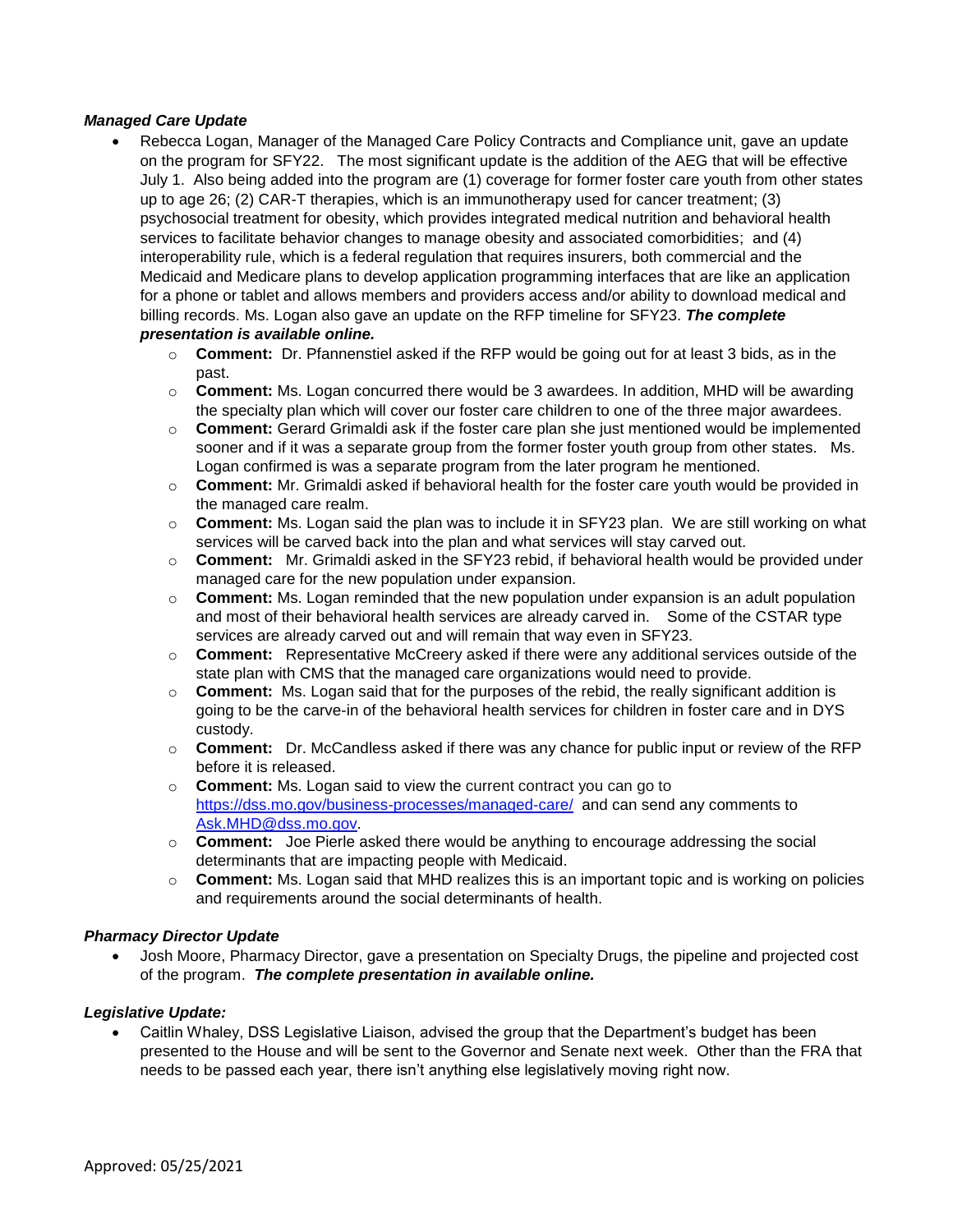## *Budget Update:*

 Tony Brite, MHD Finance Director, gave the budget update. *The complete presentation is available online.*

## *Public Comment:*

• There were no public comments.

# *Family Support Division (FSD) Update:*

- Kim Evans, FSD Director, presented the FSD update. *The complete presentation is available online.*
- Ms. Evans reported that caseload has reached the 1 million mark. Due to the public health emergency no cases are being closed unless a participant dies, moves out of state, someone voluntarily closes their case, fraudulent activity, or CHIP recipients turn 19 and are no longer eligible.
	- o **Comment**: Dr. McCandless asked for an explanation for the drastic drop of nearly 20,000 women accessing screening and contraceptive services through the Extended Women Health Services program.
	- o **Comment**: Ms. Evans said part of the reason is those cases have been frozen since March 2020. For example, if they would have normally moved past post-partum to the uninsured or extended women services programs, they were frozen due to the public health emergency at the post-partum level of care. Once they are allowed to release those cases in the system, we will probably see those roll down. These two programs do not provide the minimal essential coverage and we cannot allow them to roll down past post-partum. The program is administered by Health and Senior Services and FSD does the eligibility part. Ms. Evans said she could look at the numbers again to verify this.
	- o **Comment/Action**: Ms. Dresner said MHD had followed up on this as well by doing a historical look back to 2012 to the present. She advised once they have compiled the information and meet with FSD to go over the data, they hope to be able to provide what the trend has been over the past nine years.
- Pending applications latest figures are 960 MAGI and 9200 adult Medicaid. FSD has worked through everything received during open enrollment for November and December. A new open enrollment period will run February 15 through May 15.
- Twenty-one resource centers are currently open for individuals by scheduled appointments. On February 16, FSD will reopen an additional 55 centers and another 55 on February 22. The Metro area (Springfield St. Louis and Kansas City) centers will open after March 1. The resource centers will utilize an appointment scheduling system at first and then once social distancing and safety guidelines are put in place, they will start the transition to allowing walk-ins as we move through the spring and summer months.
- Ms. Evans advised FSD is going through final review of their Medicaid expansion policy. They are in the development stage in MEDES system for expansion.

They are also working on the training and communication piece, which is very large. This involves not only their staff, MHD and other internal staff associated with Medicaid but also entails reaching out to the community, participants and providers. Training is planned for providers. The plan is to do a couple of sessions, which will be taped and made available to all providers as well as other advocacy and community groups that would like to view the training. The training will show (1) the new simplified/streamlined application; (2) giving instructions on how individuals can access FSD online; (3) how they can access the phone centers and (4) different ways to help participants gain access to coverage. Handouts will be provided on general eligibility requirements as well.

FSD plans to start the communication piece in early March through social media and flyers. Training is